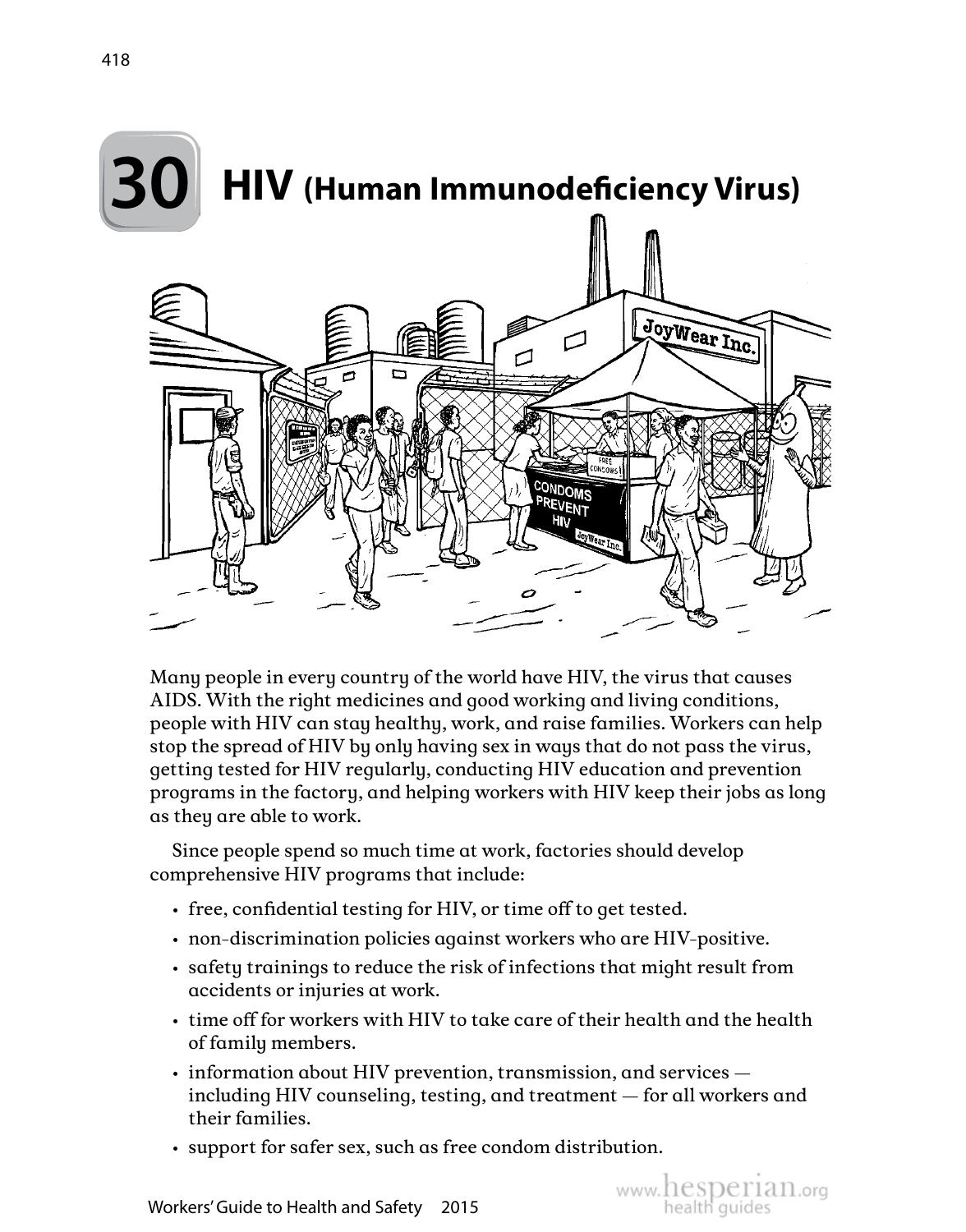# **What you need to know about HIV**

HIV (Human Immunodeficiency Virus) is a virus which causes AIDS (Acquired Immune Deficiency Syndrome). There is still no cure for HIV, but people with HIV can now live long and healthy lives by taking ART (Anti-Retroviral Therapy) medicines, getting prompt medical care when needed, eating nutritious food, drinking clean water, having decent housing, and getting emotional and spiritual support.

Without treatment, HIV slowly destroys the body's immune system the parts of the body that help fight infection and recover from sickness. Overwork, malnutrition, exposure to some chemicals, and illnesses can also weaken the immune system. Without treatment and proper care, people with HIV usually get very sick with health problems and diseases, such as TB (tuberculosis) and pneumonia. When the person's immune system gets so weak that their body can no longer fight illness or heal, they will die. But AIDS is preventable if HIV is diagnosed and treatment is started.

People with HIV can look and feel strong. And a person who does not have HIV can be sick and have some of the same symptoms as someone with HIV. The only way to know for sure if a person has HIV is to get a test.



*Work keeps us going and enables us to bring home food and medicine. When we are healthy and when we have access to HIV medicines, we can continue to work just as long as workers who do not have HIV.*

## **Signs of HIV**

People can have HIV for many years before they have any signs of illness. Often the first signs to appear are:

- swollen lymph glands in the neck, armpits, or groin
- decreased appetite
- diarrhea
- frequent fevers and night sweats • white spots (thrush) in the mouth
- weight loss
- tiredness

• for women, frequent vaginal yeast infections

These signs can also be caused by other problems. Getting tested for HIV when you first notice these signs will help you begin treatment earlier, when you are still strong.

www. hesperian.org<br>health quides **Exercise Service Correst Workers' Guide to Health and Safety** 2015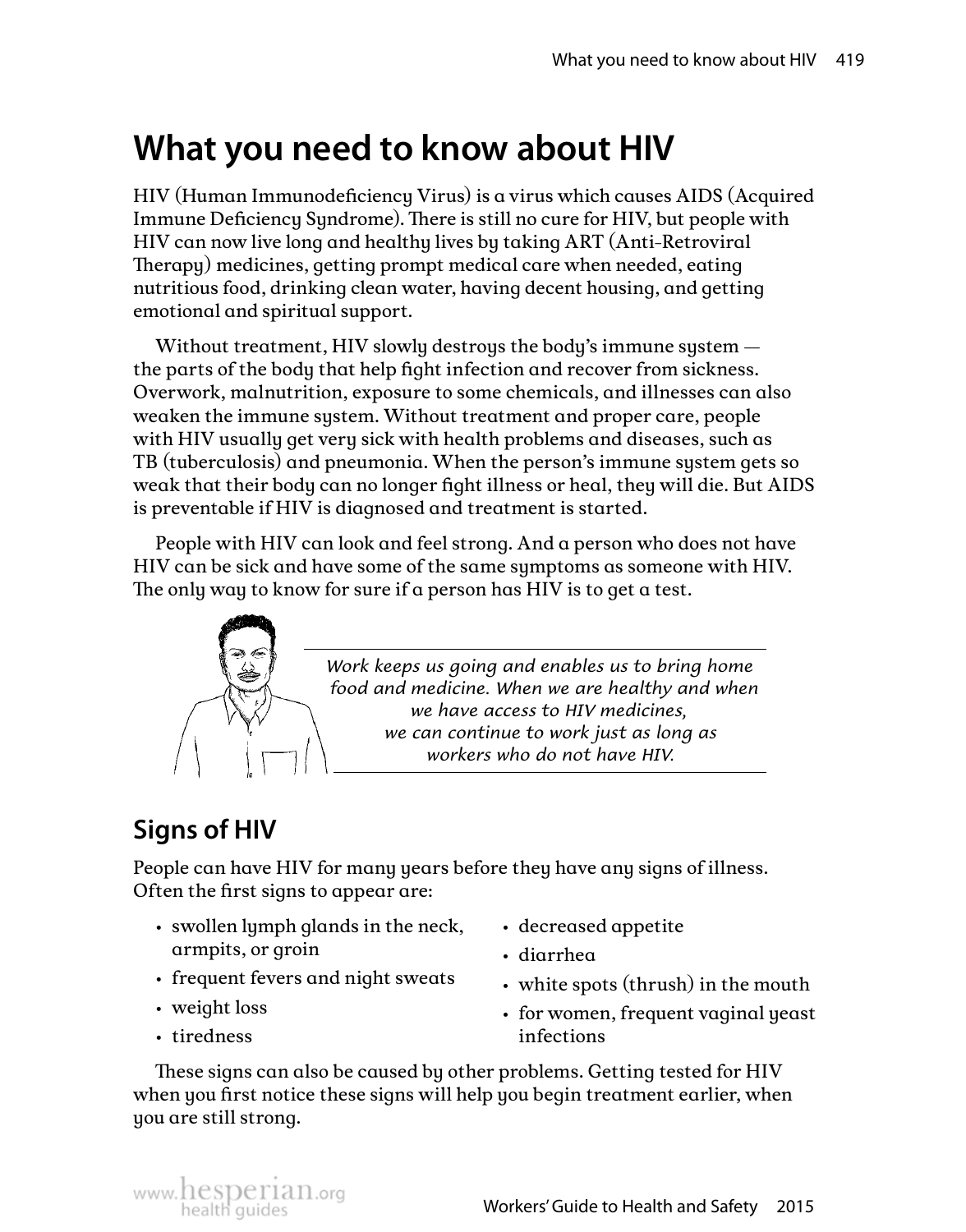## **How HIV is passed from one person to another**

HIV lives in body fluids — blood, semen, wetness in the vagina, and breast milk. When any of these fluids from an infected person's body gets inside another person's body, the virus can spread. This can happen when:



**a person with HIV has sex with another person and does not use a condom.**



**a person's skin is pierced or cut with a needle or other tool that has not been properly cleaned.**





**blood from an infected person gets into a cut or open wound on another person's body.**



**In places where blood is not tested for HIV, people can also get HIV from blood transfusions.**

**A woman who is pregnant with HIV or becomes infected during pregnancy can pass the virus to her baby. HIV can also be spread through breastfeeding.**

The HIV virus does not live in other body fluids such as sweat, tears, or saliva. It cannot live outside the body, in the air or in the water, for more than a few minutes.

#### **You cannot give or get HIV by:**

- sharing cups, dishes, chairs, tools, workstations, or telephones
- sharing food and drinks
- sharing bathrooms
- touching, hugging, or kissing
- sneezing or coughing (HIV is not passed like the flu or TB)
- mosquito bites (HIV is not passed like malaria)

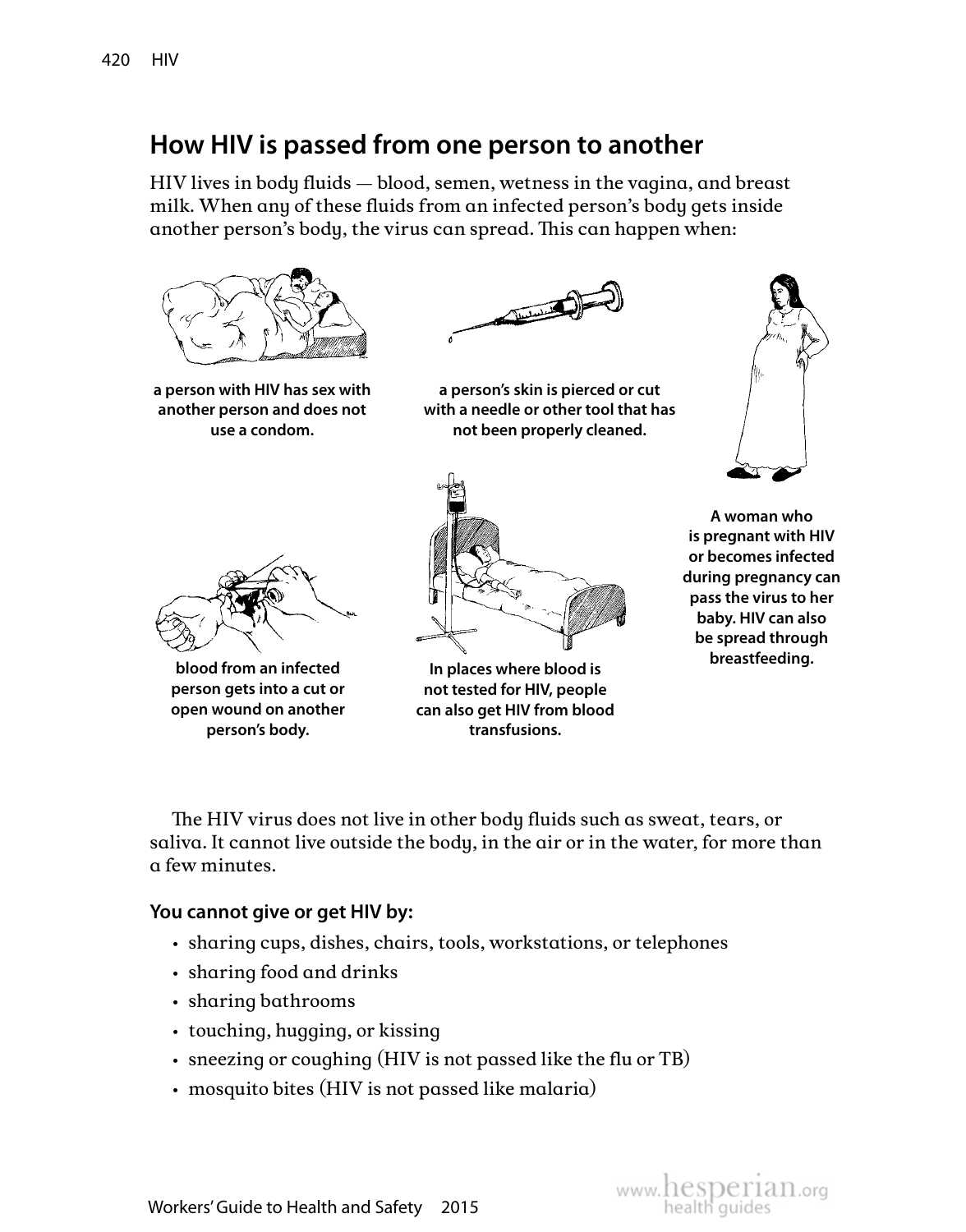#### **Women are at greater risk than men**

It is more difficult for women to protect themselves from HIV and other sexually transmitted infections (STIs) than it is for men. Factory bosses, husbands, and boyfriends expect young women to be obedient. Men are often unwilling to listen to women's concerns about sexual health. When a man refuses to use a condom, many women feel powerless to refuse sex.

Rape and sexual assault harm women more than men. When sex is forced, a woman's genitals are often injured. If her attacker has HIV, the infection can pass more easily to the woman through cuts in her vagina (see First aid after rape on pages 327 to 328).

Not using a condom increases your risk of getting other STIs. Having an STI increases your chances of getting HIV because they often cause open sores on the genitals. See pages 388 to 389 for information about preventing and treating STIs.



**Using a condom every time you have sex helps protect you and your partner from HIV and other STIs.**

## **The HIV test**

The only way to know for sure if you or someone else has HIV is to get tested. There are 2 types of tests. The viral test looks for the virus in your blood, takes longer to give results, and is more expensive but is also more trustworthy. The antibody test (rapid test) looks for your body's reaction to HIV, gives results in less than 1 hour, and is less expensive.

After the virus has entered the body, it takes 1 to 3 months for it to show on a test. If you think you may have been exposed to HIV but the test does not show any infection, it is a good idea to get tested again after 3 months. Always use a condom. If the virus is in your body, it can pass from one person to another even if it does not yet show up on a test.

Many communities have free rapid testing services. If a person tests positive for HIV on a quick test, the clinic or health worker will usually run a viral test to be certain.

HIV tests should be:

- free or low cost.
- voluntary no one should be forced to take an HIV test.
- confidential the results should be shared only with the person being tested, not the boss!



*Respect the privacy of others as you would like your own privacy to be respected. Don't spread rumors or "news."*

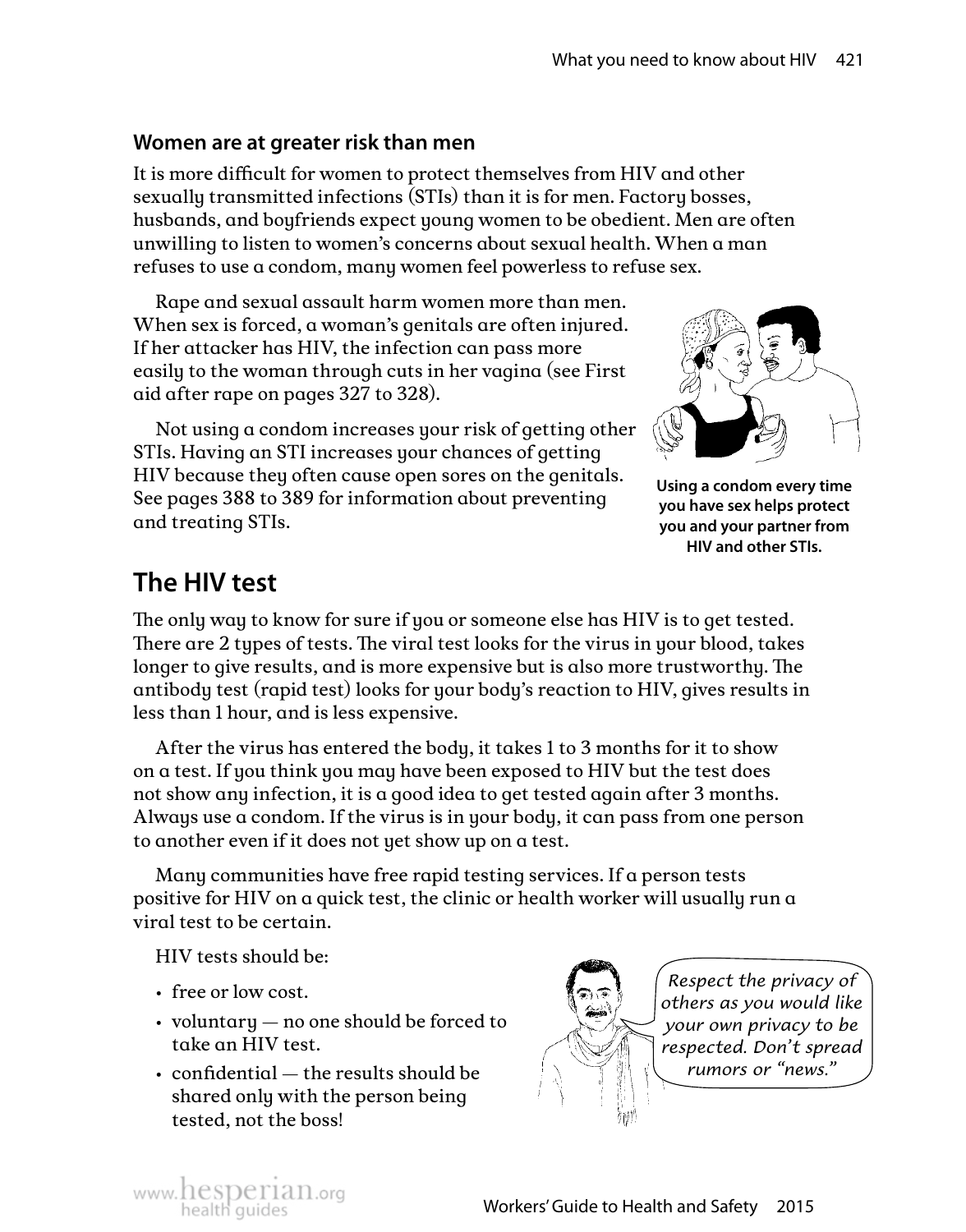### **Counseling is part of testing**

A counselor will explain how the test works and answer your questions about the test before you take it. When the results are ready, the counselor will meet with you in a private space and explain them. If the results show that you have HIV, she will give you information about clinics, treatment, and other services and support groups in your community. Although HIV cannot be cured, you can manage it and lead a healthy and active life.

#### **Getting support from your community**

Any person who is ill can feel better and heal better if she or he has support, love, and understanding from family, co-workers, and community. People with HIV need support: treat them with kindness and respect, fight against discrimination and for free treatment, work for better conditions in the workplace, and do not gossip or spread rumors.

## **Medicines to manage HIV**

As soon as you test positive for HIV, look for an HIV care and treatment program. These programs can provide you with the resources you need to stay healthy. Anti-retroviral therapy (ART) medicines can help your body strengthen its immune system to fight HIV infection, but small amounts of the HIV virus will always remain hidden in the body.

Using ART means taking a combination of at least 3 anti-retroviral medicines every day. The medicines available may differ depending on where you live. They might be combined into one pill, or they might come in 3 separate pills. But what is the same everywhere is that once you begin taking ART, the medicines must be taken every day and at the same time. A person taking ART will gain weight, and look and feel healthier. But if he stops taking ART, or misses doses of the medicine, or takes it at the wrong times, then the HIV can become stronger and make him sick again.

Women with HIV who are pregnant should also take ART. It will help them be healthier and protect their babies from being born with HIV.

Another medicine, cotrimoxazole, can be taken daily to help prevent infections. Cotrimoxazole is often a part of HIV treatment programs.

ART is becoming less costly and more available. Government health clinics as well as factory clinics may offer ART at low or no cost.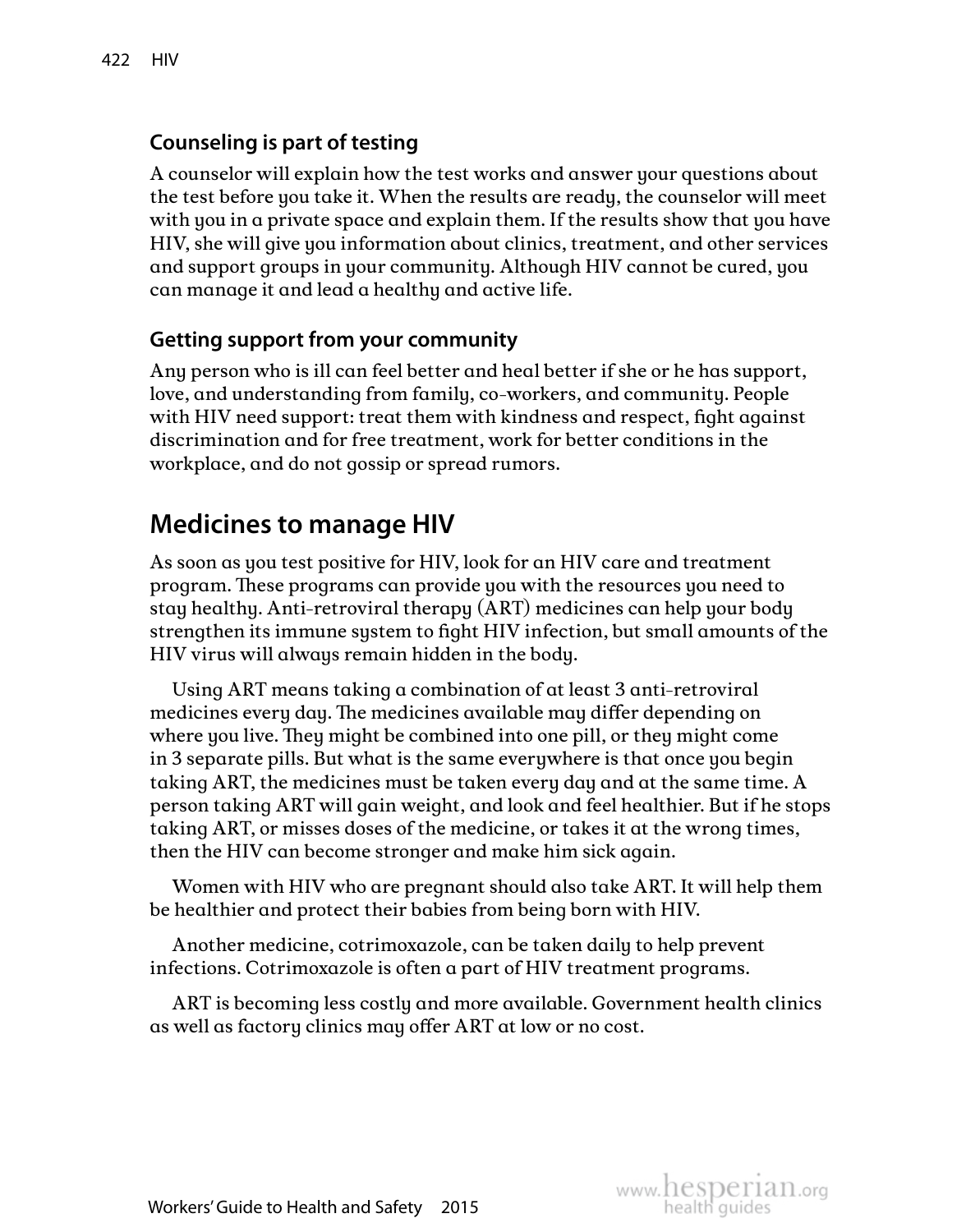# **HIV in the factory**

It is harder for people with HIV to get treatment and live healthy lives when they face stigma in their communities or workplaces. Stigma means the negative beliefs, attitudes, and behaviors people direct at those who have HIV. Stigma includes shaming, insulting, and gossiping about people with HIV, and even acting violently against them. Stigma comes from fears and misinformation about HIV and pushes people to hide their HIV status.

Workers with HIV also face discrimination from bosses. In some places, employers demand an HIV test before hiring. Others fire workers with HIV or thought to have HIV. When workers with HIV cannot get or keep jobs, they are even less likely to get care or stay healthy.

In factories where people with HIV keep their jobs, they may still face discrimination, such as denial of health insurance, pay raises, promotions, and even denial of permission to use the toilet. For more about discrimination, see chapter 21.



**Fear of HIV keeps people from taking care of their own health and the health of others.**

www. hesperian.org<br>health quides **Workers' Guide to Health and Safety** 2015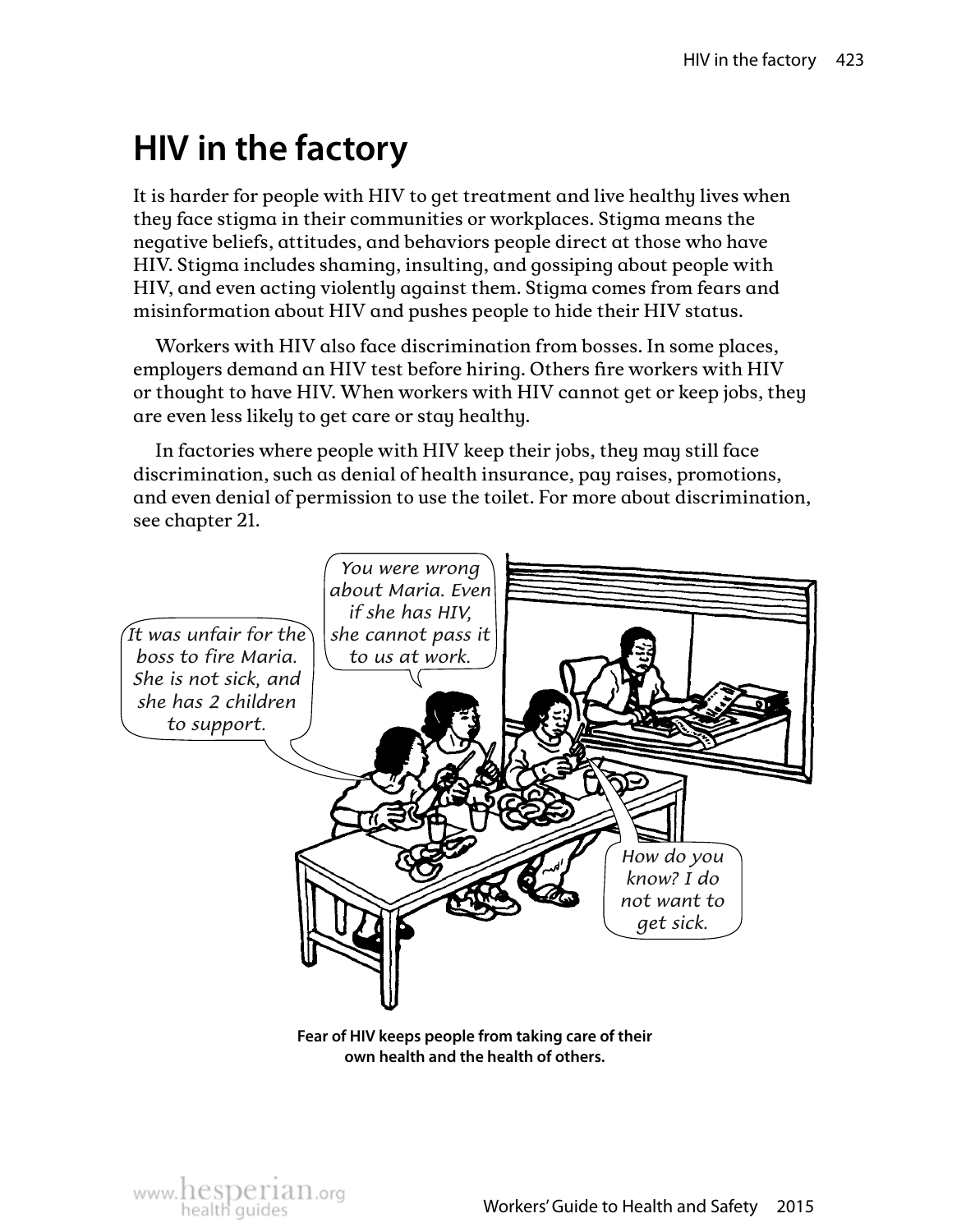

- **2.** Choose a fear from the list to conduct a role play (for how to do a role play, see page 325). For example, if one fear is "shaking hands," do a role play where a person with HIV greets his or her supervisor by extending their hand in a handshake. What will the person do? Why do people think this contact could lead to HIV infection? Have people explore what is really behind their fear.
- **3.** Review as a group the HIV information on the previous pages, focusing on How HIV is passed from one person to another and How you cannot give or get HIV. Ask people to say if they still think each action on the list could spread HIV.

**NOTE:** "Sharp objects" is the only item on this list where there could be HIV transmission: when a worker is injured and there is blood. If this comes up in your discussion, talk about how HIV spreads through contact with blood and how using gloves or plastic bags can prevent infection. For ways to safely help injured workers who are bleeding, see page 203. People who are raped or coerced to have sex can also be at risk of HIV infection. See First aid after rape on pages 327 to 328.

www.hesperian.org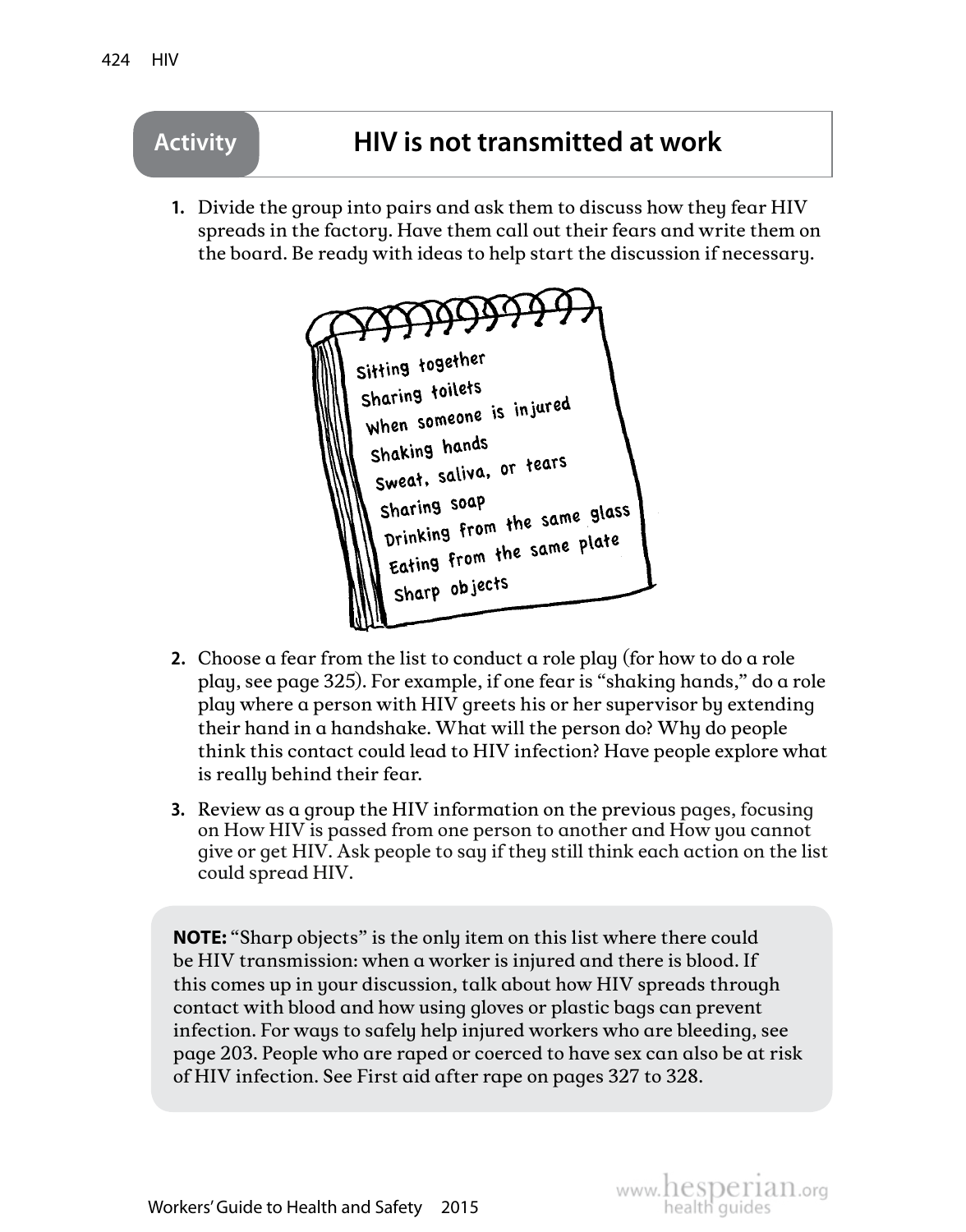## **Activity HIV is a disability, not an inability**

Workers living with HIV can continue working without putting other workers at risk. As with with other disabilities, it is possible to make the workplace safe for people with HIV. While dangers such as overwork, unsafe equipment, dirty bathrooms, bad food, lack of ventilation, and others are problems for all workers, these dangers are particularly harmful to workers with HIV. People with HIV can become sick more easily and are more likely to die from common illnesses. Improving conditions for workers with HIV will bring improvements for all workers.

- **1.**  Make a list of work dangers that workers face in the factory.
- **2.** Going down the list, ask workers to compare how each danger affects healthy workers versus workers with HIV. You can also use this activity to talk about how some dangers affect pregnant women, people with physical or mental disabilities, and other vulnerable workers.



|                       | Healthy workers                   | Workers with HIV                                                                      |
|-----------------------|-----------------------------------|---------------------------------------------------------------------------------------|
| Machine injury        | Get hurt. Injury.<br>Amputation   | Same as healthy. Other workers<br>can get infected. Maybe nobody<br>will want to help |
| Chemicals and<br>dust | Irritants. Asthma.<br>Coughing    | Same as healthy. Immune system.<br>Might get sick more                                |
| Overwork              | Tired. Exhaustion. Stress         | Same. Might get sick more                                                             |
| No Water              | Everybody needs water             | Get dehydrated more easily                                                            |
| Dirty toilets         | Filth makes everyone sick         | They can get very sick and can die<br>from germs in water or toilets                  |
| Eating well           | Get hungry. Tired. Dizzy          | Same as healthy. Can become very<br>ill from not eating enough food                   |
| ТB                    | Get very sick. Needs<br>treatment | Gets TB more easily and TB can<br>kill a person with HIV more<br>quickly              |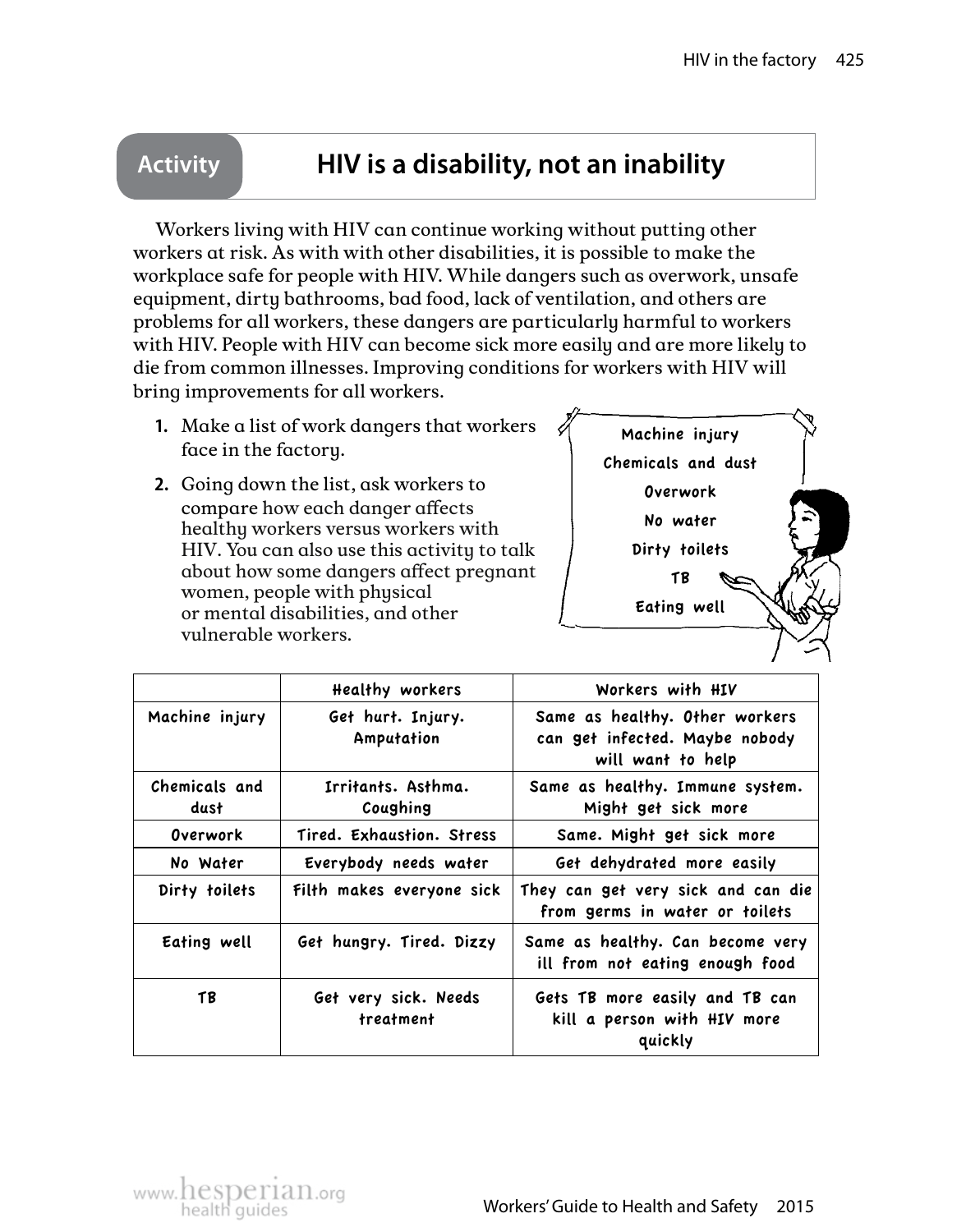

## **HIV programs in the factory**

Your group or union can educate at work and in the community about how HIV is spread and prevented. Your members can learn how to counter wrong ideas about HIV, distribute free condoms, and publicize organizations that offer HIV tests and medicines. You can help people with HIV get access to treatment and services so they can live long, healthy lives and contribute to the community.

#### **Training peer educators**

The Program for Appropriate Technology in Health (PATH) trained us to become HIV peer educators in our factories. We learned about prevention, HIV testing, and condoms. The company gives us a space in front of the factory to distribute condoms, explain how to use them, and hand out pamphlets about HIV programs in our community. Sometimes we also give information to workers' families in town.



www.hesperian.org

Workers' Guide to Health and Safety 2015 Morkers' Guides